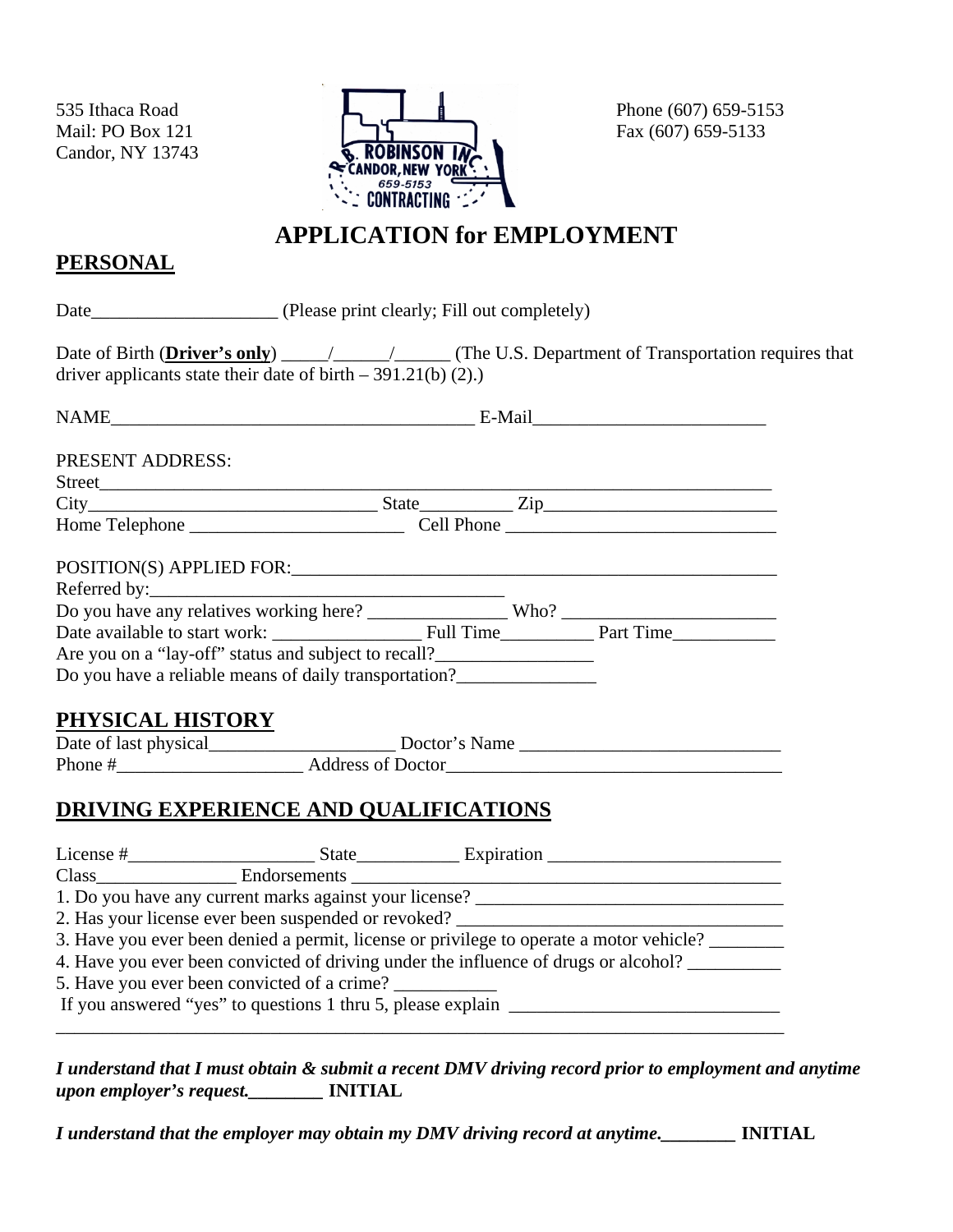

### **Page 2 R. B. Robinson Contracting, Inc. – Employment Application**

### **EXPERIENCE WITH POWER EQUIPMENT**

Please List Type of Equipment / # of Years / States Operated

|      | <b>ACCIDENT RECORD</b>                        |          |                                                                                               |                |  |
|------|-----------------------------------------------|----------|-----------------------------------------------------------------------------------------------|----------------|--|
|      |                                               |          | Date Nature of Accident Injuries/Fatalities Vehicle/Equipment                                 |                |  |
|      |                                               |          |                                                                                               |                |  |
|      | <b>RECORD OF EDUCATION</b>                    |          |                                                                                               |                |  |
|      |                                               |          | Name & Address of School / Course of Study / Last year of school completed                    |                |  |
|      |                                               |          |                                                                                               |                |  |
|      |                                               |          |                                                                                               |                |  |
|      |                                               |          |                                                                                               |                |  |
|      |                                               |          |                                                                                               |                |  |
|      |                                               |          | Did you graduate _High School ________? College _______? Other _________________              |                |  |
|      | <b>REFERENCES</b>                             |          |                                                                                               |                |  |
| Name |                                               | Position | <b>Address</b>                                                                                | Phone          |  |
|      |                                               |          |                                                                                               |                |  |
|      |                                               |          |                                                                                               |                |  |
|      |                                               |          | 2. $\overline{\phantom{a}}$                                                                   |                |  |
|      |                                               |          |                                                                                               |                |  |
|      |                                               |          |                                                                                               |                |  |
|      | <b>EMPLOYMENT HISTORY</b>                     |          |                                                                                               |                |  |
|      |                                               |          | List below all present and past employment, beginning with your most recent employment first: |                |  |
|      |                                               |          |                                                                                               |                |  |
|      |                                               |          |                                                                                               |                |  |
|      |                                               |          |                                                                                               |                |  |
|      | <b>Street</b>                                 |          |                                                                                               | City State Zip |  |
|      |                                               |          |                                                                                               |                |  |
|      |                                               |          |                                                                                               |                |  |
|      | Describe work you did and machinery you used: |          |                                                                                               |                |  |

 $\mathcal{L}_\text{max} = \mathcal{L}_\text{max} = \mathcal{L}_\text{max} = \mathcal{L}_\text{max} = \mathcal{L}_\text{max} = \mathcal{L}_\text{max} = \mathcal{L}_\text{max} = \mathcal{L}_\text{max} = \mathcal{L}_\text{max} = \mathcal{L}_\text{max} = \mathcal{L}_\text{max} = \mathcal{L}_\text{max} = \mathcal{L}_\text{max} = \mathcal{L}_\text{max} = \mathcal{L}_\text{max} = \mathcal{L}_\text{max} = \mathcal{L}_\text{max} = \mathcal{L}_\text{max} = \mathcal{$ 

Reason for leaving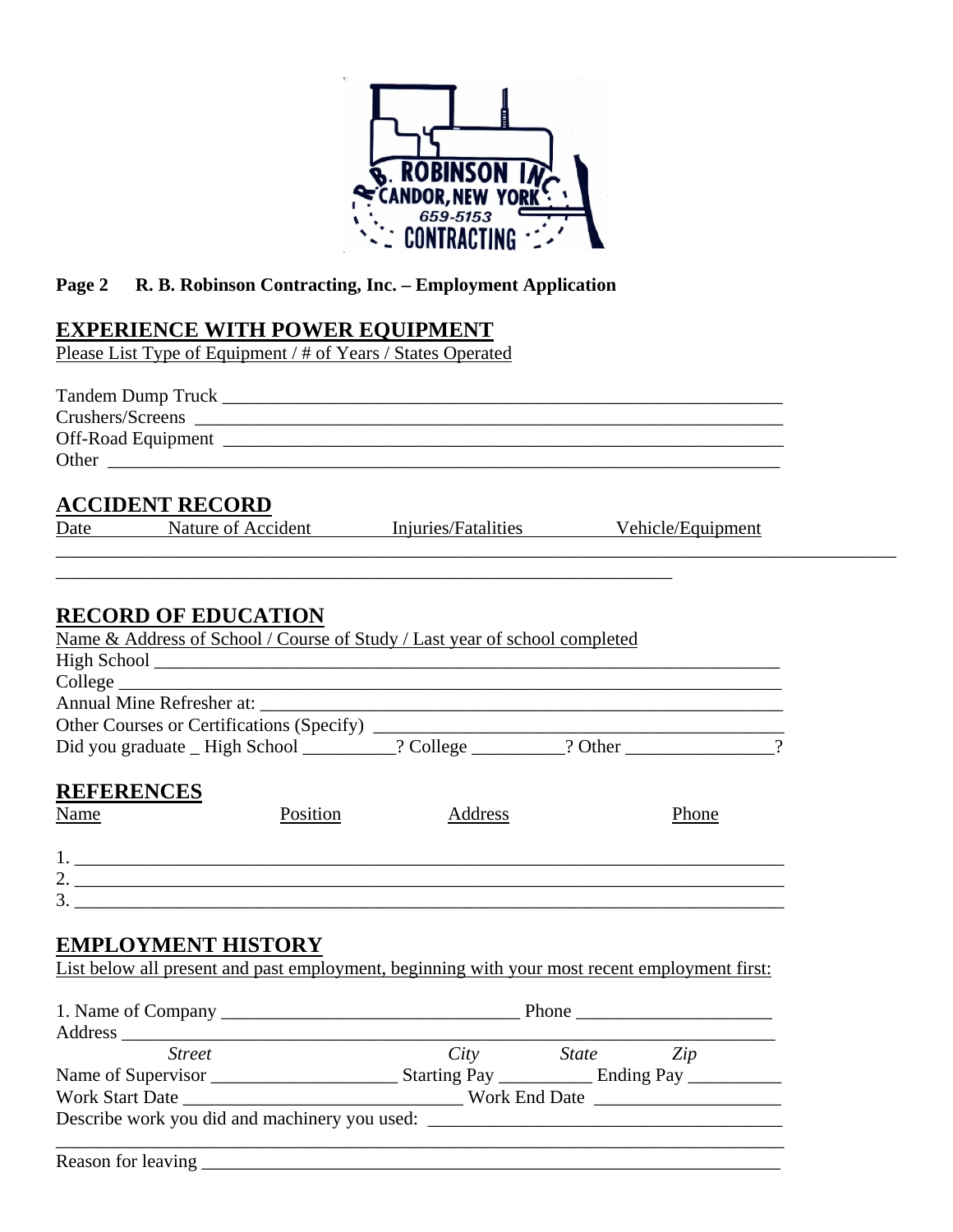

#### **Page 3 R. B. Robinson Contracting, Inc. – Employment Application**

### **EMPLOYMENT HISTORY (Con't)**

| Address Street City State Zip                                                                                                                                                              |                                                                                                                      |                |  |
|--------------------------------------------------------------------------------------------------------------------------------------------------------------------------------------------|----------------------------------------------------------------------------------------------------------------------|----------------|--|
|                                                                                                                                                                                            |                                                                                                                      |                |  |
|                                                                                                                                                                                            |                                                                                                                      |                |  |
| Describe work you did and machinery you used: ___________________________________                                                                                                          |                                                                                                                      |                |  |
|                                                                                                                                                                                            | <u> 1980 - Jan James James Barnett, amerikan basar pada 2000 - James James James James James James James James J</u> |                |  |
|                                                                                                                                                                                            |                                                                                                                      |                |  |
| <b>Street</b>                                                                                                                                                                              |                                                                                                                      | City State Zip |  |
|                                                                                                                                                                                            |                                                                                                                      |                |  |
|                                                                                                                                                                                            |                                                                                                                      |                |  |
| Describe work you did and machinery you used: __________________________________                                                                                                           |                                                                                                                      |                |  |
|                                                                                                                                                                                            |                                                                                                                      |                |  |
| Please list job-related skills and qualifications acquired through employment, the U.S. Military, or other<br>experience which you feel would fit you for your work with our organization. |                                                                                                                      |                |  |
| Do you have any specialized skills with computers or technical equipment? _________________________                                                                                        |                                                                                                                      |                |  |
| Would you submit to any and all drug and/or alcohol testing? ____________ Yes ____________ No                                                                                              |                                                                                                                      |                |  |
| Note to Applicants: DO NOT ANSWER THIS QUESTION UNLESS YOU HAVE BEEN INFORMED<br>ABOUT THE REQUIREMENTS OF THE JOB FOR WHICH YOU ARE APPLYING.                                             |                                                                                                                      |                |  |
| Are you capable of performing in a reasonable manner, with or without a reasonable accommodation, the                                                                                      |                                                                                                                      |                |  |

activities involved in the job or occupation for which you have applied? A description of the activities involved in such a job occupation will be attached.

 $Yes$  No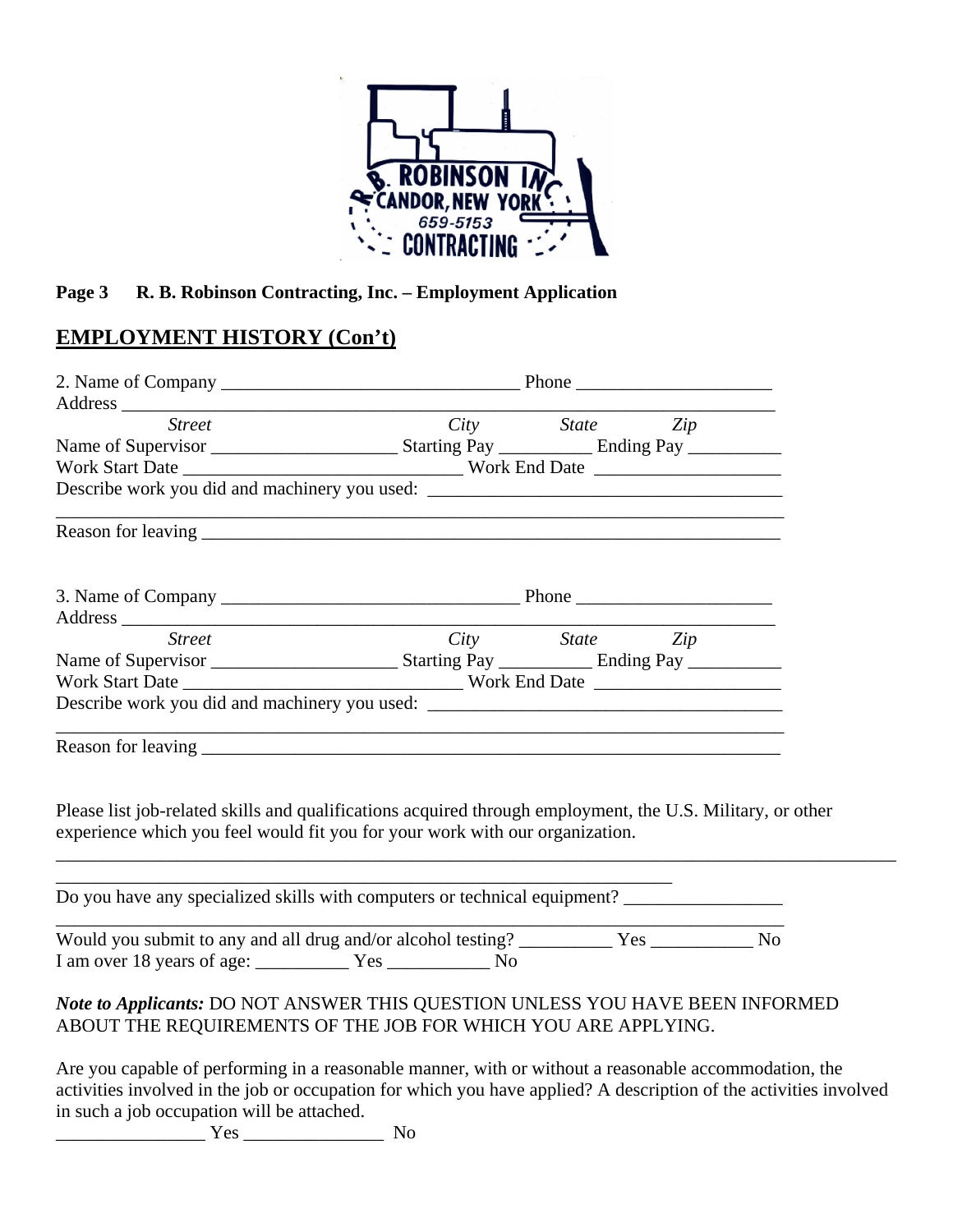

#### **Page 4 R. B. Robinson Contracting, Inc. – Employment Application**

### **Drug and Alcohol Testing**  *Drivers Only*

Pursuant to changes effective August 1, 2001, in Part 40 of the Federal Motor Carrier Safety Regulations, this section is being added to the driver application and should be completed by each applicant. These changes require each motor carrier to inquire of prospective drivers the information in the question below.

Have you, the applicant, had a positive alcohol or drug test result or refused to take a DOT drug or alcohol preemployment test within the past three years from a motor carrier who did not hire you? Yes No

Name of Motor Carrier

Address\_\_\_\_\_\_\_\_\_\_\_\_\_\_\_\_\_\_\_\_\_\_\_\_\_\_\_ City\_\_\_\_\_\_\_\_\_\_\_\_\_\_\_\_\_ State\_\_\_\_\_\_ Zip\_\_\_\_\_\_\_\_\_

Phone  $(\_\_)$   $\_\_$ 

In addition, if the answer to the above question was "Yes", please list the name and contact information for the Substance Abuse Professional (SAP) who completed your evaluation.

**.** 

Name of SAP

| $\mathbf{v}$<br>. .<br>∽ |  |  |
|--------------------------|--|--|
|                          |  |  |

Phone (\_\_\_\_) \_\_\_\_\_\_-\_\_\_\_\_\_\_\_

\_\_\_\_\_\_\_\_\_\_\_\_\_\_\_\_\_\_\_\_\_\_\_\_\_\_\_\_\_\_\_\_\_\_\_\_\_\_\_\_\_\_\_\_\_\_\_\_\_\_\_\_\_ \_\_\_\_\_/\_\_\_\_\_/\_\_\_\_\_

Applicants Signature Date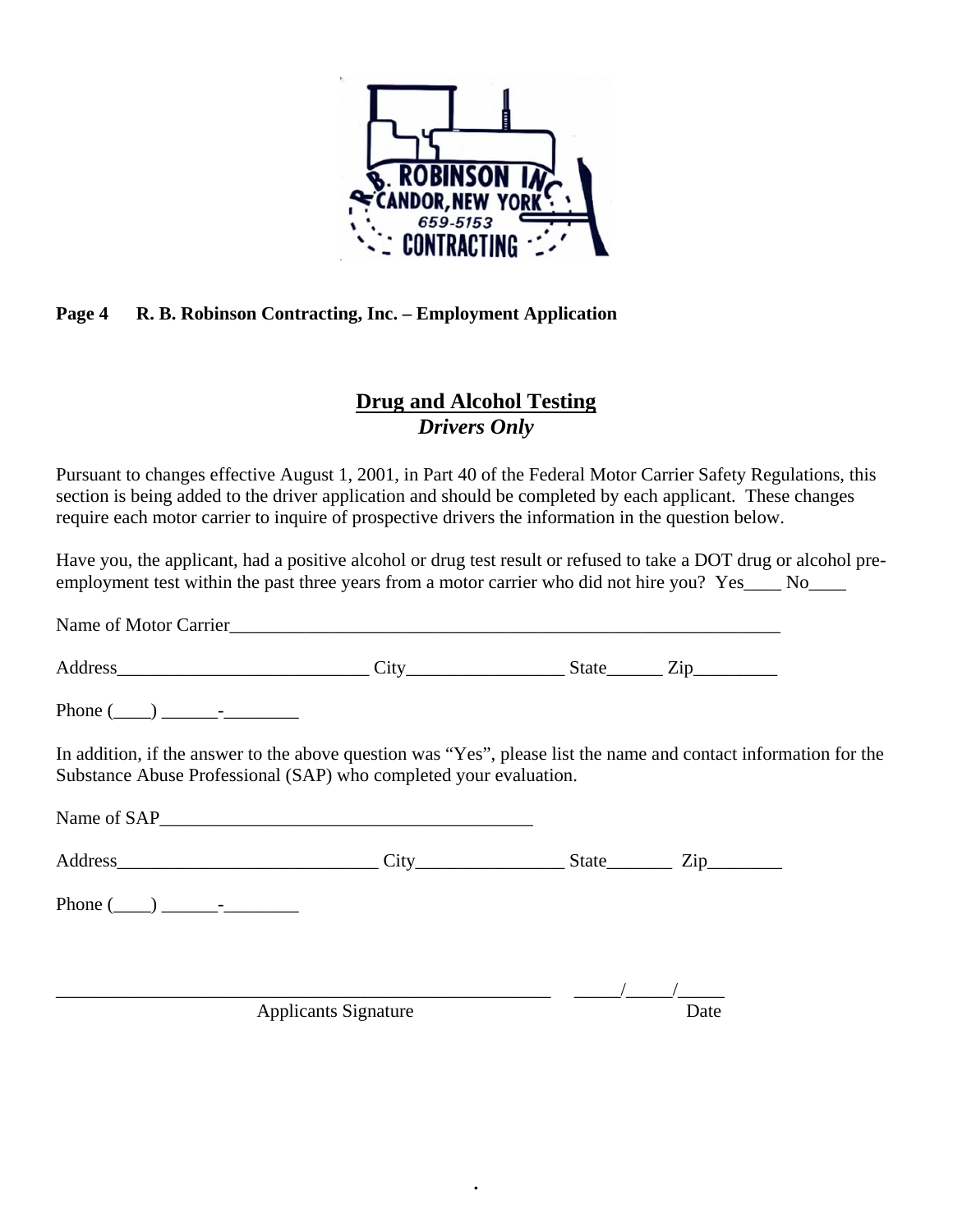#### **SAFETY PERFORMANCE HISTORY RECORDS REQUEST**  Part 1: TO BE COMPLETED BY PERSPECTIVE EMPLOYER AND PERSPECTIVE EMPLOYEE

| I, (Print Name) $\frac{1}{\sqrt{1-\frac{1}{2}}}\left\{ \frac{1}{2}, \frac{1}{2}, \frac{1}{2}, \frac{1}{2}, \frac{1}{2}\right\}$                                                                                                | First                 | M.I. | Last                                                         | Social Security Number                                                                                                                                                |
|--------------------------------------------------------------------------------------------------------------------------------------------------------------------------------------------------------------------------------|-----------------------|------|--------------------------------------------------------------|-----------------------------------------------------------------------------------------------------------------------------------------------------------------------|
| Hereby authorize:                                                                                                                                                                                                              |                       |      |                                                              |                                                                                                                                                                       |
|                                                                                                                                                                                                                                |                       |      |                                                              | Date of Birth                                                                                                                                                         |
|                                                                                                                                                                                                                                |                       |      |                                                              |                                                                                                                                                                       |
|                                                                                                                                                                                                                                |                       |      |                                                              |                                                                                                                                                                       |
|                                                                                                                                                                                                                                |                       |      |                                                              | To release and forward the information requested by section 3 of this document concerning my Alcohol and Controlled Substances Testing Records within the previous    |
| 3 years from _________________________________. (Employment application date)                                                                                                                                                  |                       |      |                                                              |                                                                                                                                                                       |
|                                                                                                                                                                                                                                |                       |      |                                                              |                                                                                                                                                                       |
|                                                                                                                                                                                                                                |                       |      |                                                              |                                                                                                                                                                       |
|                                                                                                                                                                                                                                |                       |      |                                                              |                                                                                                                                                                       |
| City, State, Zip: 2002. The contract of the contract of the contract of the contract of the contract of the contract of the contract of the contract of the contract of the contract of the contract of the contract of the co |                       |      |                                                              |                                                                                                                                                                       |
|                                                                                                                                                                                                                                |                       |      |                                                              | In compliance with §40.25 (g) and 391.23 (h), release of this information must be made in a written form that ensures confidentiality, such as fax, email, or letter. |
|                                                                                                                                                                                                                                |                       |      |                                                              |                                                                                                                                                                       |
|                                                                                                                                                                                                                                |                       |      |                                                              |                                                                                                                                                                       |
|                                                                                                                                                                                                                                |                       |      | $\frac{1}{\sqrt{2}}$                                         |                                                                                                                                                                       |
|                                                                                                                                                                                                                                | Applicant's Signature |      |                                                              | Date                                                                                                                                                                  |
| This information is being requested in compliance with §40.25 (g) and 391.23.                                                                                                                                                  |                       |      |                                                              |                                                                                                                                                                       |
|                                                                                                                                                                                                                                |                       |      | <b>PART 2: TO BE COMPLETED BY PREVIOUS EMPLOYER</b>          |                                                                                                                                                                       |
| <b>ACCIDENT HISTORY</b><br>The applicant named above was employed by us Yes _______ No ______                                                                                                                                  |                       |      |                                                              |                                                                                                                                                                       |
|                                                                                                                                                                                                                                |                       |      |                                                              |                                                                                                                                                                       |
| Did he/she drive motor vehicle for you? Yes [] No []. If yes, what type? Straight Truck [] Tractor-Semi Trailer [] Bus []                                                                                                      |                       |      |                                                              |                                                                                                                                                                       |
|                                                                                                                                                                                                                                |                       |      |                                                              |                                                                                                                                                                       |
| Reason for leaving your employment: Discharged [] Resignation [] Lay Off [] Military Duty []                                                                                                                                   |                       |      |                                                              |                                                                                                                                                                       |
| If there is no safety performance history to report, check here $\lceil \cdot \rceil$ , sign below and return.                                                                                                                 |                       |      |                                                              |                                                                                                                                                                       |
|                                                                                                                                                                                                                                |                       |      |                                                              | ACCIDENTS: Complete the following for any accidents included on your accident register (§390.15(b)) that involved the applicant in the 3 years prior to the           |
|                                                                                                                                                                                                                                |                       |      |                                                              | application date shown above, or check [] here if there is no accident register data for this driver. Date Location # Injuries # Fatalities Hazmat Spill              |
|                                                                                                                                                                                                                                |                       |      |                                                              |                                                                                                                                                                       |
| 2.                                                                                                                                                                                                                             |                       |      | <u> 1990 - Jan James James Barnett, amerikan berlandar (</u> |                                                                                                                                                                       |
| 3.                                                                                                                                                                                                                             |                       |      |                                                              |                                                                                                                                                                       |
|                                                                                                                                                                                                                                |                       |      |                                                              | Please provide information concerning any other accidents involving the applicant that were reported to government agencies or insurers or retained under internal    |
|                                                                                                                                                                                                                                |                       |      |                                                              |                                                                                                                                                                       |
|                                                                                                                                                                                                                                |                       |      |                                                              |                                                                                                                                                                       |
|                                                                                                                                                                                                                                |                       |      |                                                              |                                                                                                                                                                       |
|                                                                                                                                                                                                                                |                       |      |                                                              |                                                                                                                                                                       |
|                                                                                                                                                                                                                                |                       |      |                                                              |                                                                                                                                                                       |
|                                                                                                                                                                                                                                |                       |      |                                                              |                                                                                                                                                                       |
|                                                                                                                                                                                                                                |                       |      |                                                              |                                                                                                                                                                       |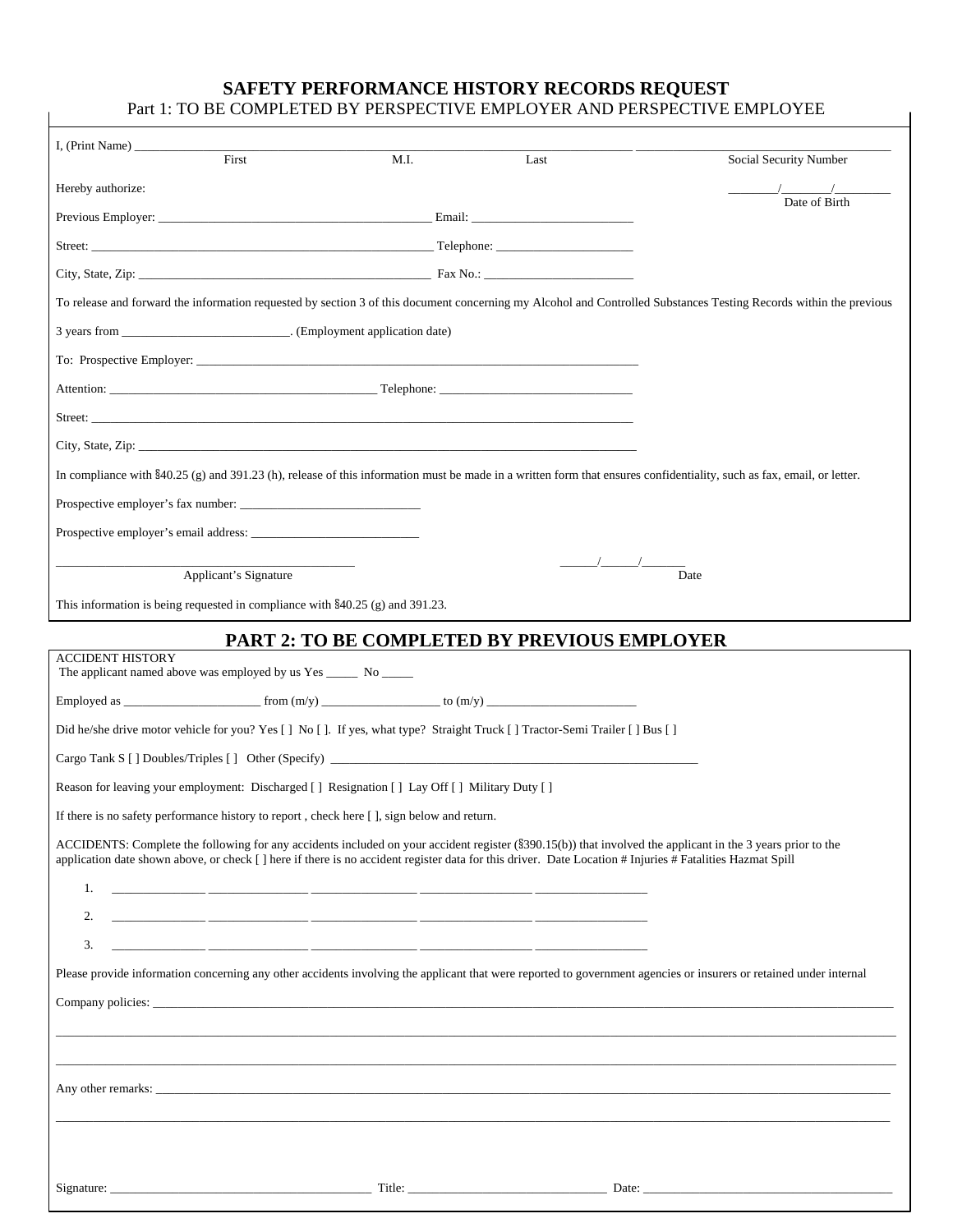#### **PART 3: TO BE COMPLETED BY PREVIOUS EMPLOYER**

| DRUG AND ALCOHOL HISTORY If driver was not subject to Department of Transportation testing requirements while employed by this employer, please check                                                                                                                                                                                                                                                         |
|---------------------------------------------------------------------------------------------------------------------------------------------------------------------------------------------------------------------------------------------------------------------------------------------------------------------------------------------------------------------------------------------------------------|
|                                                                                                                                                                                                                                                                                                                                                                                                               |
| Has this person had an alcohol test with the result of 0.04 or higher alcohol concentration?<br>1.<br>Yes [ ] No [ ]                                                                                                                                                                                                                                                                                          |
| 2.<br>Has this person tested positive or adulterated or substituted a test specimen for controlled substances?<br>Yes [ ] No [ ]                                                                                                                                                                                                                                                                              |
| 3.<br>Has this person refused to submit to a post-accident, random, reasonable suspicion, or follow-up alcohol or controlled substance test?<br>Yes $\lceil \cdot \rceil$ No $\lceil \cdot \rceil$                                                                                                                                                                                                            |
| Has this person committed other violations of Subpart B of Part 382, or Part 40?<br>4.<br>Yes [ ] No [ ]                                                                                                                                                                                                                                                                                                      |
| If this person has violated a DOT drug and alcohol regulation, did this person complete a SAP-prescribed rehabilitation program in your employ, including<br>$\overline{5}$ .<br>return-to-duty and follow-up tests? If yes, please send documentation back with this form.<br>Yes $[ ]$ No $[ ]$                                                                                                             |
| For a driver who successfully completed a SAP's rehabilitation referral and remained in your employ, did this driver subsequently have an alcohol test result<br>6.<br>of 0.04 or greater, a verified positive drug test, or refused to be tested?<br>Yes $[ \ ]$ No $[ \ ]$                                                                                                                                  |
| In answering these questions, include any required DOT drug or alcohol testing information obtained from prior previous employers in the previous 3 years prior to the<br>application date shown on page                                                                                                                                                                                                      |
| Name: $\frac{1}{\sqrt{1-\frac{1}{2}}\sqrt{1-\frac{1}{2}}\sqrt{1-\frac{1}{2}}\sqrt{1-\frac{1}{2}}\sqrt{1-\frac{1}{2}}\sqrt{1-\frac{1}{2}}\sqrt{1-\frac{1}{2}}\sqrt{1-\frac{1}{2}}\sqrt{1-\frac{1}{2}}\sqrt{1-\frac{1}{2}}\sqrt{1-\frac{1}{2}}\sqrt{1-\frac{1}{2}}\sqrt{1-\frac{1}{2}}\sqrt{1-\frac{1}{2}}\sqrt{1-\frac{1}{2}}\sqrt{1-\frac{1}{2}}\sqrt{1-\frac{1}{2}}\sqrt{1-\frac{1}{2}}\sqrt{1-\frac{1}{2}}$ |
| Company: Company: Company: Company: Company: Company: Company: Company: Company: Company: Company: Company: Company: Company: Company: Company: Company: Company: Company: Company: Company: Company: Company: Company: Compan                                                                                                                                                                                |
|                                                                                                                                                                                                                                                                                                                                                                                                               |
|                                                                                                                                                                                                                                                                                                                                                                                                               |
|                                                                                                                                                                                                                                                                                                                                                                                                               |

#### **PART 4a: TO BE COMPLETED BY PROSPECTIVE EMPLOYER**

| This form was (check one) Faxed to previous employer [ ] Mailed [ ] Emailed [ ] Other |       |  |  |  |
|---------------------------------------------------------------------------------------|-------|--|--|--|
| Bv:                                                                                   | Date: |  |  |  |
|                                                                                       |       |  |  |  |

#### **PART 4b: TO BE COMPLETED BY PROSPECTIVE EMPLOYER**

Complete below when information is obtained.

Information received from: \_\_\_\_\_\_\_\_\_\_\_\_\_\_\_\_\_\_\_\_\_\_\_\_\_\_\_\_\_\_\_\_\_\_\_\_\_\_\_\_\_\_\_\_\_\_\_\_\_\_\_\_\_ Date: \_\_\_\_\_\_\_\_\_\_/\_\_\_\_\_\_\_\_\_\_\_\_/\_\_\_\_\_\_\_\_\_\_\_\_\_\_

Recorded by; \_\_\_\_\_\_\_\_\_\_\_\_\_\_\_\_\_\_\_\_\_\_\_\_\_\_\_\_\_\_\_\_ Method: Fax [ ] Mail [ ] Email [ ] Telephone [ ] Other\_\_\_\_\_\_\_\_\_\_\_\_\_\_\_\_\_\_\_\_\_\_\_\_\_\_\_\_\_\_

#### **INSTRUCTIONS TO COMPLETE THE SAFETY PERFORMANCE HISTORY RECORDS**

PART 1: Prospective Employer PART 3: Previous Employer

- A. Complete the information required in this section A. Complete the information required in this section
- 
- C. Submit to the Prospective Employer C. Submit to the Prospective Employer

#### PART 2: Previous Employer PART 4a: Prospective Employer

- A. Complete the information required in this section A. Complete the information
- 
- B. Sign and date B. Sign and date
	-
	-
	-
- B. Sign and date B. Record receipt of the information

PART 4B: Prospective Employer

- A. Record receipt of the information
- B. Retain the form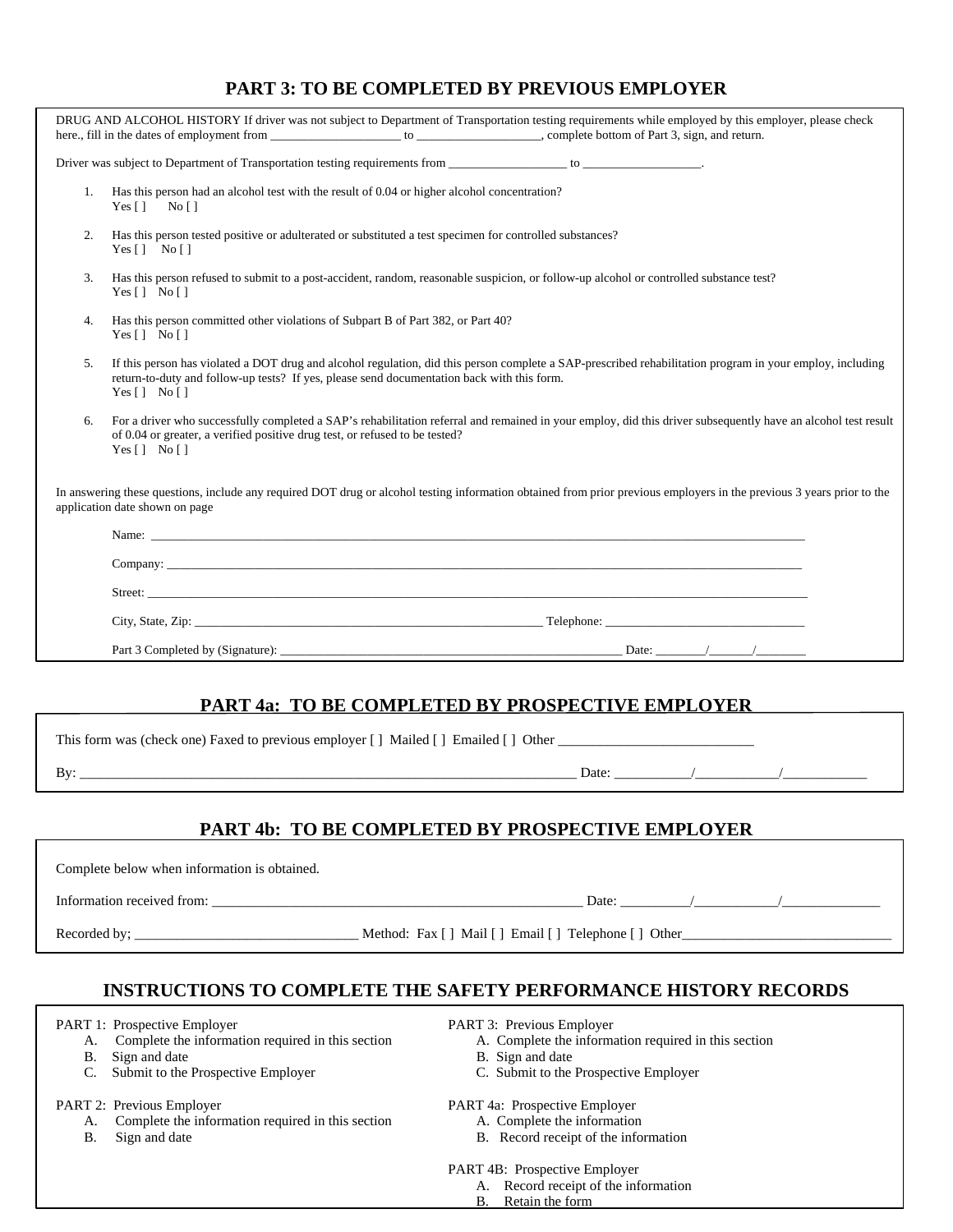# PREVIOUS PRE-EMPLOYMENT EMPLOYEE ALCOHOL AND DRUG TEST STATEMENT

| Prospective Employee Name (Print): |  |
|------------------------------------|--|
|------------------------------------|--|

The Prospective employee is required by Sec. 40.25(j) to respond to the following questions.

1) Have you tested positive, or refused to test, on any pre-employment drug or alcohol test administered by an employer to which you applied for, but did not obtain, safety-sensitive transportation work covered by DOT agency drug and alcohol testing rules during the past two years?

Check one: [ ] Yes [ ] No

2) If you answered yes, can you provide/obtain proof that you've successfully completed the DOT return-to-duty requirements?

Check one: [ ] Yes [ ] No

I certify that the information provided on this document is true and correct.

| Prospective Employee Signature: | Date <sup>.</sup> |
|---------------------------------|-------------------|
| Witnessed By:                   | Date <sup>.</sup> |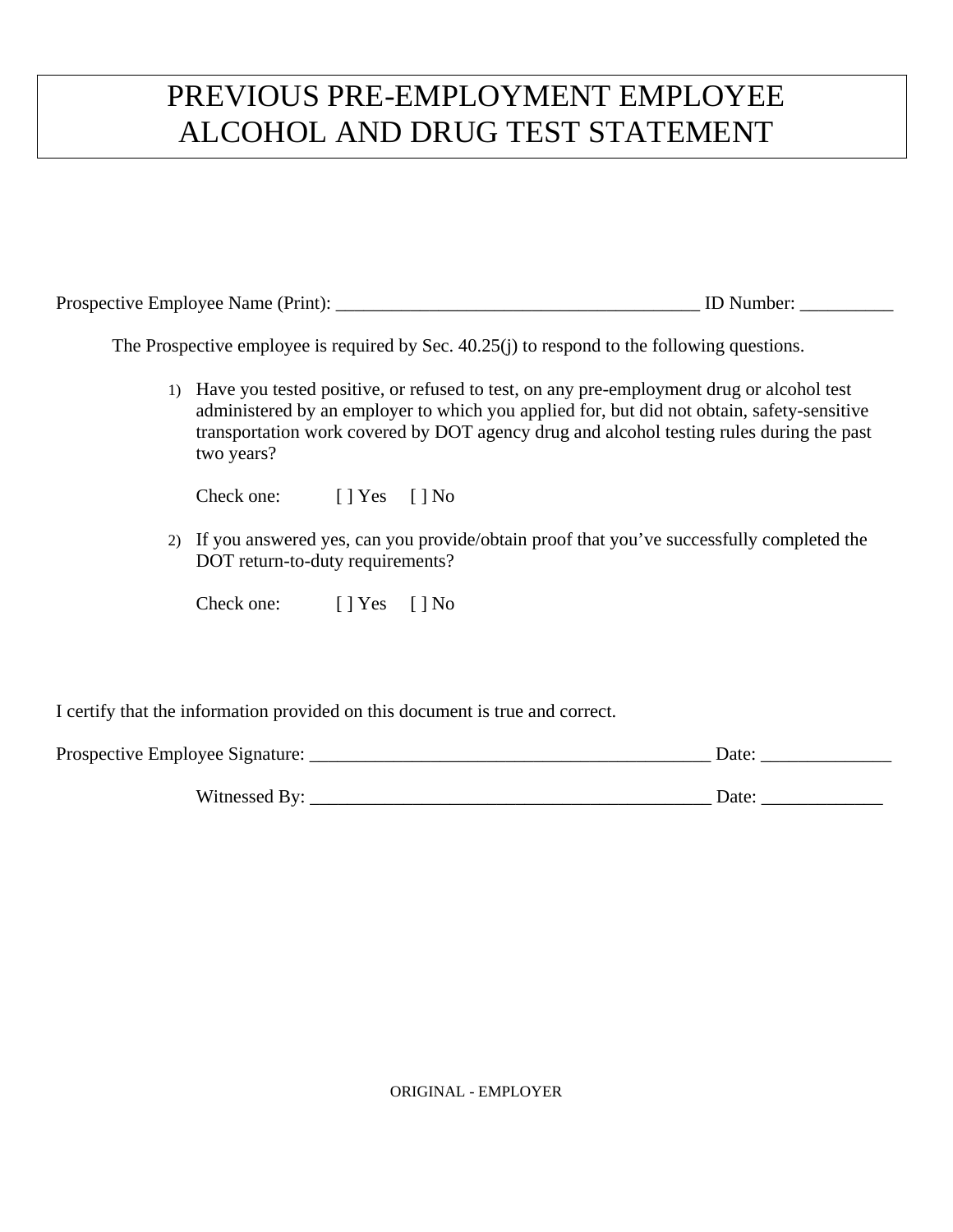

#### **Page 8 R. B. Robinson Contracting, Inc. – Employment Application**

### **APPLICANT'S STATEMENT**

I certify that answers given herein are true and complete to the best of my knowledge.

I authorize investigation of all statements contained in this application for employment as may be necessary in arriving at an employment decision.

I hereby understand and acknowledge that New York is an "at will" employment state, this means any employment relationship with this organization if of an "at will" nature. This means that the Employee may resign at any time, and the Employer may discharge the Employee at any time with or without cause. It is further understood that this "at will" employment relationship may not be changed by any written document or any conduct unless such change is specifically acknowledged in writing by an authorized executive of this organization.

In the event of employment, I understand that false or misleading information given in my application or interview(s) may result in discharge. I understand, also, that I am required to abide by all rules and regulations of the employer.

SIGNATURE OF APPLICANT \_\_\_\_\_\_\_\_\_\_\_\_\_\_\_\_\_\_\_\_\_\_\_\_\_\_\_\_\_ DATE \_\_\_\_\_\_\_\_\_\_\_\_\_\_\_\_

*(OPTIONAL):*

### **IN CASE OF EMERGENCY, PLEASE CONTACT:**

| Phone:                  |  |
|-------------------------|--|
| <b>Alternate Phone:</b> |  |